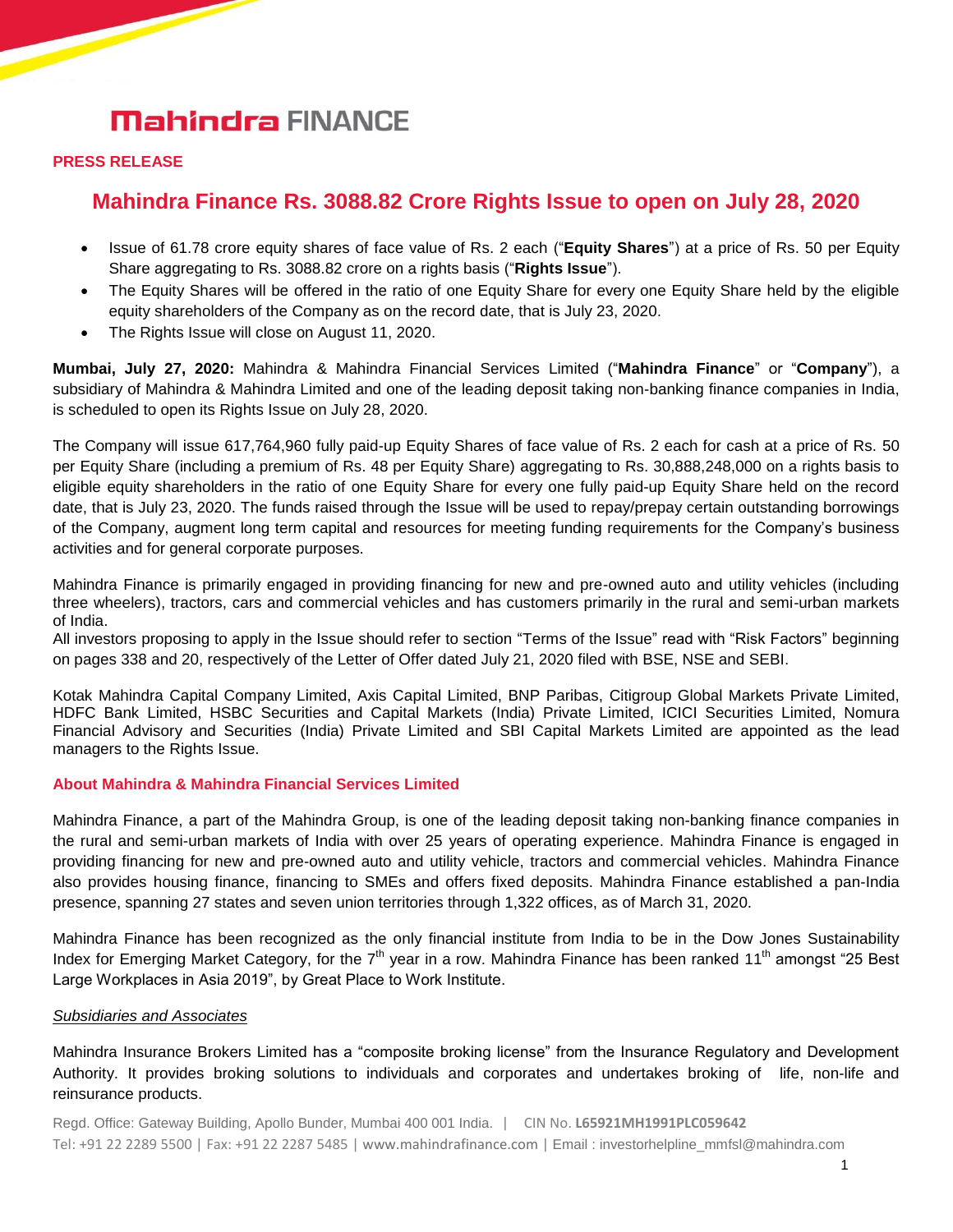## **Mahindra FINANCE**

Mahindra Rural Housing Finance Limited, a registered housing finance company, provides loans for purchase, renovation, construction of house property.

Mahindra Finance CSR Foundation is a wholly owned subsidiary company, under the provisions of section 8 of the Companies Act, 2013 which undertakes the CSR activities of the Company and its subsidiaries.

Mahindra Manulife Investment Management Private Limited ("**MMIMPL**") (formerly known as Mahindra Asset Management Company Private Limited) is the asset management company of Mahindra Manulife Mutual Fund. Manulife Investment Management (Singapore) Pte. Ltd. holds 49.0% of the outstanding equity shares of MMIMPL.

Mahindra Manulife Trustee Private Limited ("**MMTPL**"), (formerly known as Mahindra Trustee Company Private Limited) acts as a Trustee to Mahindra Manulife Mutual Fund. Manulife Investment Management (Singapore) Pte. Ltd. holds 49.0% of the outstanding equity shares of MMTPL.

Mahindra Finance USA LLC, an associate of our Company, entered into a joint venture agreement with De Lage Landen Financial Services, Inc, a member of Rabo Bank Mahindra Finance USA LLC, to provide wholesale inventory-financing to dealers and retail-financing to customers in the United States for purchase of Mahindra tractors and utility vehicles. The Company has recently formed a joint venture in Sri Lanka, by acquiring a 38.20% stake in Ideal Finance Ltd to offer financial services in Sri Lanka.

#### **About Mahindra**

The Mahindra Group is a USD 19.4 billion federation of companies that enables people to rise through innovative mobility solutions, driving rural prosperity, enhancing urban living, nurturing new businesses and fostering communities. It enjoys a leadership position in utility vehicles, information technology, financial services and vacation ownership in India and is the world's largest tractor company by volume. It also enjoys a strong presence in renewable energy, agribusiness, logistics and real estate development. Headquartered in India, Mahindra Group employs over 2,56,000 people across 100 countries.

Learn more about Mahindra on [www.mahindra.com](http://www.mahindra.com/) / Twitter and Facebook: @MahindraRise

#### **Media Contact information:**

Metabelle Lobo, Mahindra Finance Shahab Shaikh, Concept PR Amruta Desai, Concept PR Mobile: [+91 9769212078](tel:+91%2098230%2093000) +91 9320897525 +91 9867891235 E-mail: [lobo.metabelle@mahindra.com](mailto:lobo.metabelle@mahindra.com) [shahab@conceptpr.com](mailto:shahab@conceptpr.com) [amruta@conceptpr.com](mailto:amruta@conceptpr.com)

*DISCLAIMER: "Mahindra & Mahindra Financial Services Limited is proposing, subject to receipt of requisite approvals, market conditions and other considerations, to undertake a rights issue of its equity shares ("Issue") and has filed a letter of offer ("LOF") with Securities and Exchange Board of India ("SEBI"), BSE Limited ("BSE") and National Stock Exchange of India Limited ("NSE"). The LOF is available on the website of the SEBI,*  BSE, NSE and the Registrar to the Issue at *[www.sebi.gov.in](http://www.sebi.gov.in/), [www.bseindia.com](http://www.bseindia.com/), [www.nseindia.com](http://www.nseindia.com/)* **and www.kfintech.com respectively, as well as** *on the websites of the lead managers to the Issue, Kotak Mahindra Capital Company Limited, Axis Capital Limited, BNP Paribas, Citigroup Global Markets India Private Limited, HDFC Bank Limited, HSBC Securities and Capital Markets (India) Private Limited, ICICI Securities Limited, Nomura Financial Advisory and Securities (India) Private Limited and SBI Capital Markets Limited at [www.investmentbank.kotak.com](http://www.investmentbank.kotak.com/), [www.axiscapital.co.in](http://www.axiscapital.co.in/), [www.bnpparibas.co.in](http://www.bnpparibas.co.in/), [www.online.citibank.co.in/rhtm/citigroupglobalscreen1.htm](http://www.online.citibank.co.in/rhtm/citigroupglobalscreen1.htm), [www.hdfcbank.com](http://www.hdfcbank.com/), <https://www.business.hsbc.co.in/en-gb/in/generic/ipo-open-offer-and-buyback>, [www.icicisecurities.com](http://www.icicisecurities.com/), [www.nomuraholdings.com/company/group/asia/india/index.html](http://www.nomuraholdings.com/company/group/asia/india/index.html), and [www.sbicaps.com](http://www.sbicaps.com/), Potential investors should note that investment in* 

Regd. Office: Gateway Building, Apollo Bunder, Mumbai 400 001 India. | CIN No. **L65921MH1991PLC059642**  Tel: +91 22 2289 5500 | Fax: +91 22 2287 5485 | www.mahindrafinance.com | Email : investorhelpline\_mmfsl@mahindra.com